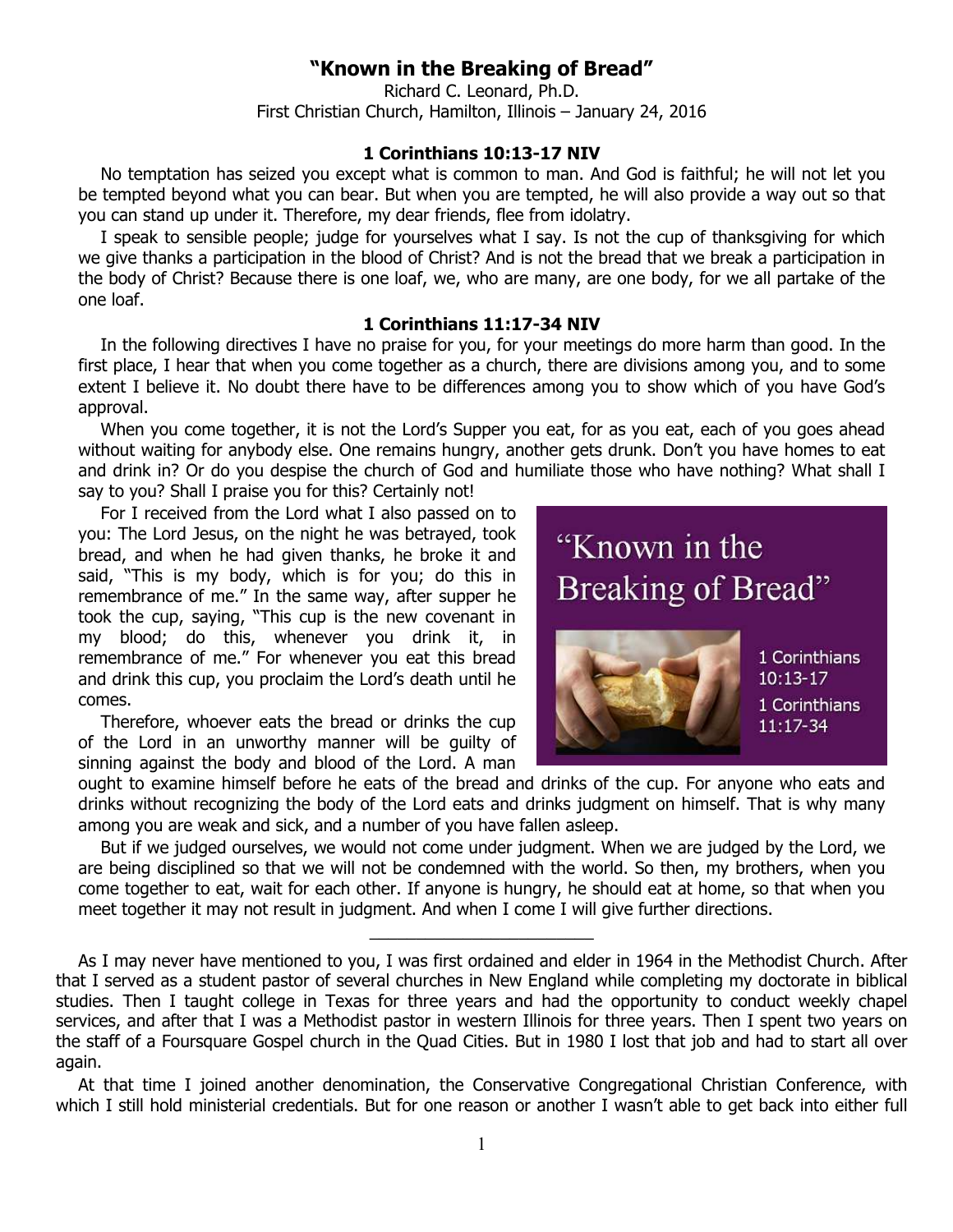time pastoral ministry or college teaching. So I spent twenty years working for Rand McNally as a transportation data analyst, from which I retired in 2001. During that time I served an interim ministry in Glen Ellyn, Illinois, and also tried to start two churches on my own, but they never got off the ground.

Eventually I started attending an Anglican church in Wheaton, Illinois. Because my credentials were with the C.C.C.C. (4-Cs as it's called) I had no ministerial standing in that church, so I wasn't able to function regularly in a ministerial capacity. Then, from 2004-2005, I was interim pastor of Union Congregational Church in North Aurora, Illinois. During that time we moved to Kirkland, Illinois, and in 2009 we moved to Hamilton. On one of our first Sundays after moving we worshiped here — in fact, it was Lee Wiley's last day as your pastor. Shortly I became a member of the Evangelical Free Church of Keokuk, where Shirley Anne and I were married in 2001, because in order to keep my ministerial credentials with the C.C.C.C. I had to be a member of a congregationally governed church. But at E-Free I rarely functioned in any ministerial capacity, preaching only on a few occasions. Shirley Anne and I also worshiped occasionally at some other churches in the area, and for a while we were part of Maranatha House of Worship led by Pastor Paul Smith, and then joined him for a time on his "Lightning Strykes" TV program. Finally, late in 2014, I revisited this church and was invited to speak, and then became your part-time interim pastor.

So, why am I telling you all this? Only to tell you about what I've missed the most in not regularly being a pastor for several decades. It wasn't the administration of a church. It wasn't working with groups or counseling



people. It wasn't preaching and teaching. Those things can all be very satisfying, but what I missed the most was what I have the privilege of doing today, and that is to stand by the Lord's Table and take part in leading the people of God in celebrating Holy Communion. It's your elders who actually administer Holy Communion, but at least I get to offer the prayer that begins our Communion service. In one way, that's the most satisfying part of working with you during this time of transition in this church's life.

The Lord's Supper, or Holy Communion, is the most basic act of Christian worship, and this was recognized by Thomas and Alexander Campbell, who began the "Christian Church" movement in the early 1800s. (By the way, Campbell is my middle name, but no relation as far as I know.) In the New Testament we read about prayer, and prophecy, and psalms

and hymns and spiritual songs, and other acts of worship. We hear those great anthems of the Revelation to John: "Worthy is the Lamb who was slain, to receive power and wealth and wisdom and might and honor and glory and blessing!" (Revelation 5:12). We catch the vision of the apostle Paul for universal worship, "that at the name of Jesus every knee should bow . . . and every tongue confess that Jesus Christ is Lord, to the glory of God the Father" (Philippians 2:10-11). But none of these acts of worship are set forth in any great detail. It's

the Supper of the Lord that gets the most attention from the New Testament writers, in both the Gospels and the Epistles of Paul. This act of worship is known by several titles, each of which conveys something of what it means when we gather at the Lord's Table, and that's what this teaching today is about.

From the very beginning, Christian worship has followed the sequence I outlined last week: Entrance, Word, Table, Dismissal. We enter the Lord's presence, are taught by the Word of God, gather at the Lord's Table for Holy Communion, and are then sent forth as his faithful servants. So historic Christian worship combines two main elements: the Service of the Word, and the Service of the Lord's Table. In First Corinthians, Paul discusses both of these aspects of worship; he explains how we're to prophesy in



The "Twin Peaks" of Christian Worship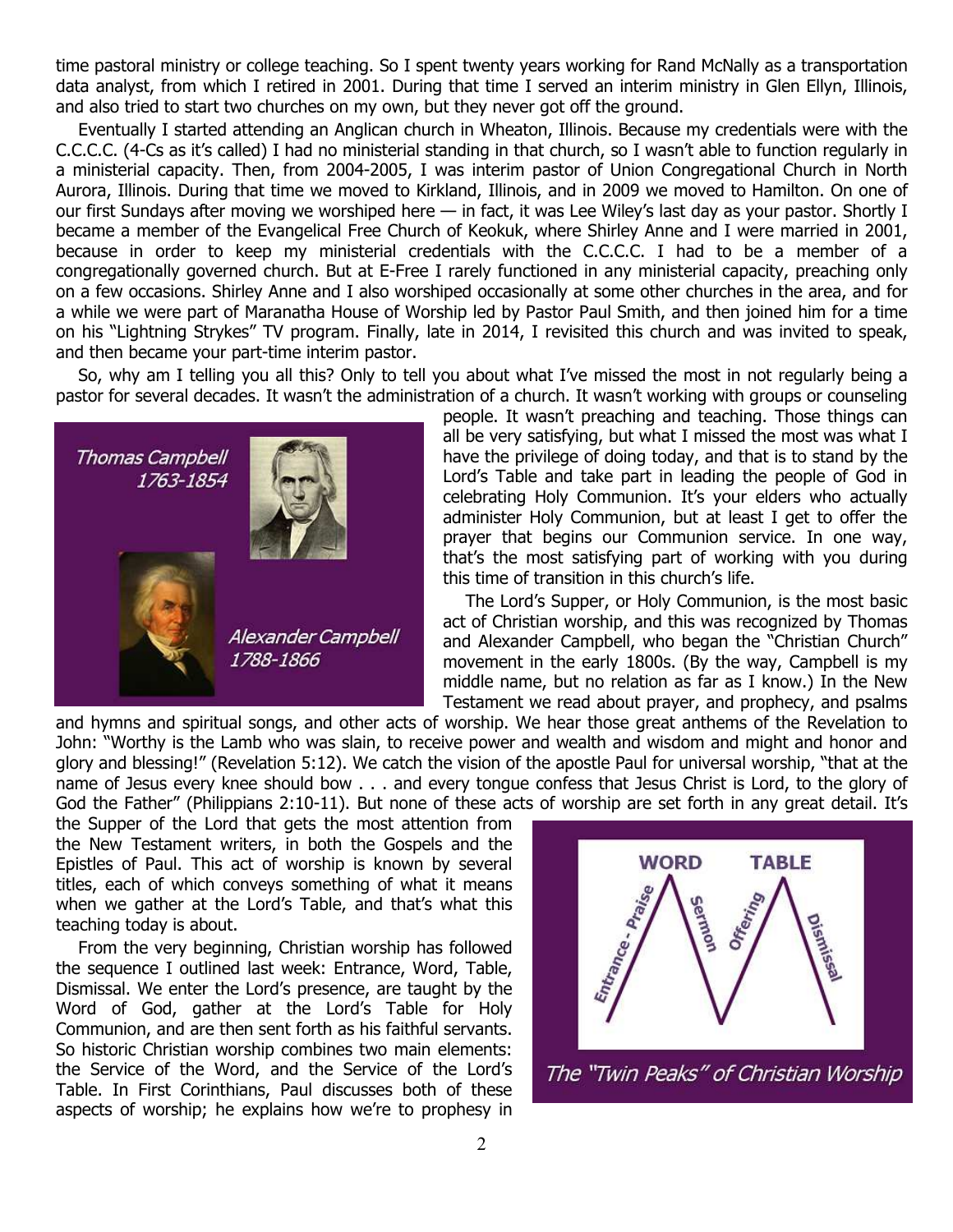the Christian assembly, and how we're to conduct ourselves at the Lord's Supper. Some scholars think these were simply two parts of the same Christian gathering on the Lord's Day, the first day of the week.

Whatever the case, the teaching of the Word of God and the sharing in the Table of the Lord have always gone together, and something is missing when one of them is left out. I like to call them the "twin peaks" of Christian worship. We saw this in the Scripture readings we referred to last week. The account of the Ten Commandments, in Exodus 20–24, has this double emphasis. First, Moses declares to all the people the Lord's words that he received on the holy mountain. Then the elders of Israel go up the mountain with Moses and, we are told, "they saw God, and they ate and drank" (Exodus 24:11). The same two aspects of worship are present in Luke 24. First, the risen Jesus opens the Scriptures to his unwitting disciples, showing them how they teach

. Why observe the Lord's Supper (Communion)?

- Meanings (names) of this act of worship
- How is Jesus present at the Table?

that the Messiah must suffer and then be glorified. Then Jesus shares a meal with them, and as he breaks the bread they realize who he is. Word and Table  $-$  these are the "twin peaks" of Christian celebration. This morning we have gone up our first "peak" with the reading from the Holy Scriptures. And in a little while we'll go up again to the second of these "twin peaks" and, like the elders of Israel at Mount Sinai — like those disciples on the road to Emmaus  $-$  we will eat and drink in the Lord's presence.

It's because the sharing in Holy Communion is so central in our worship that I want to spend this time with you discussing some of its different aspects and meanings. I'd like to do this by asking several questions. First, why do we observe the Lord's Supper?

Second, what are some different names given to this basic act of Christian worship, and what do these names have to teach us about what we're doing? And third, how is Jesus present with us when we meet him at the Lord's Table?

First, why do we have Holy Communion? In a faith based on spiritual realities, why are we dealing with something so *physical* as plates of bread pellets or tinkling little cups of grape juice? Eating and drinking can seem so earthly, so crass and materialistic — and anyway it's kind of a bother to pass those vessels or, if we go to another kind of church, to get up and walk down the aisle to be served. Or, because we do this every Sunday, it can become a boring ritual we don't think too much about.

Well, there's one good reason why we do this: because Jesus told us to. "Do this in remembrance of me." If we never go a step further — if we never comprehend what it means to observe the Lord's Supper, and if we never understand exactly how he could be "known to us in the breaking of the bread," as Luke says  $-$  we would still *do it* because Jesus told us to do it. In Acts 2:42, Luke gives us a picture of the life of the very first church in Jerusalem: "And they devoted themselves to the apostles' teaching and fellowship, to the breaking of bread and the prayers." We devote ourselves to the breaking of bread because our Lord would have it so. It's that simple.

Second, what can we learn about what Holy Communion means from the different terms Christians have applied to



this act of worship? I have already used several terms: breaking bread, Holy Communion, Lord's Supper. There's another historic term, *Eucharist*. Each of these has its origins in the Bible. Let's look at them, one by one.

First, the breaking of bread was a meal shared by the whole church that included the blessing of the loaf and cup according to Jesus' instructions. We're not comfortable, are we, eating with strangers? Eating together, then as now, was a symbol of belonging together. As a persecuted minority, the early Christians found strength and hope in sharing at the table. Perhaps David's words came to mind: "You prepare a table before me in the presence of my enemies" (Psalm 23:5). Breaking bread is a way of saying that we're bonded one to another.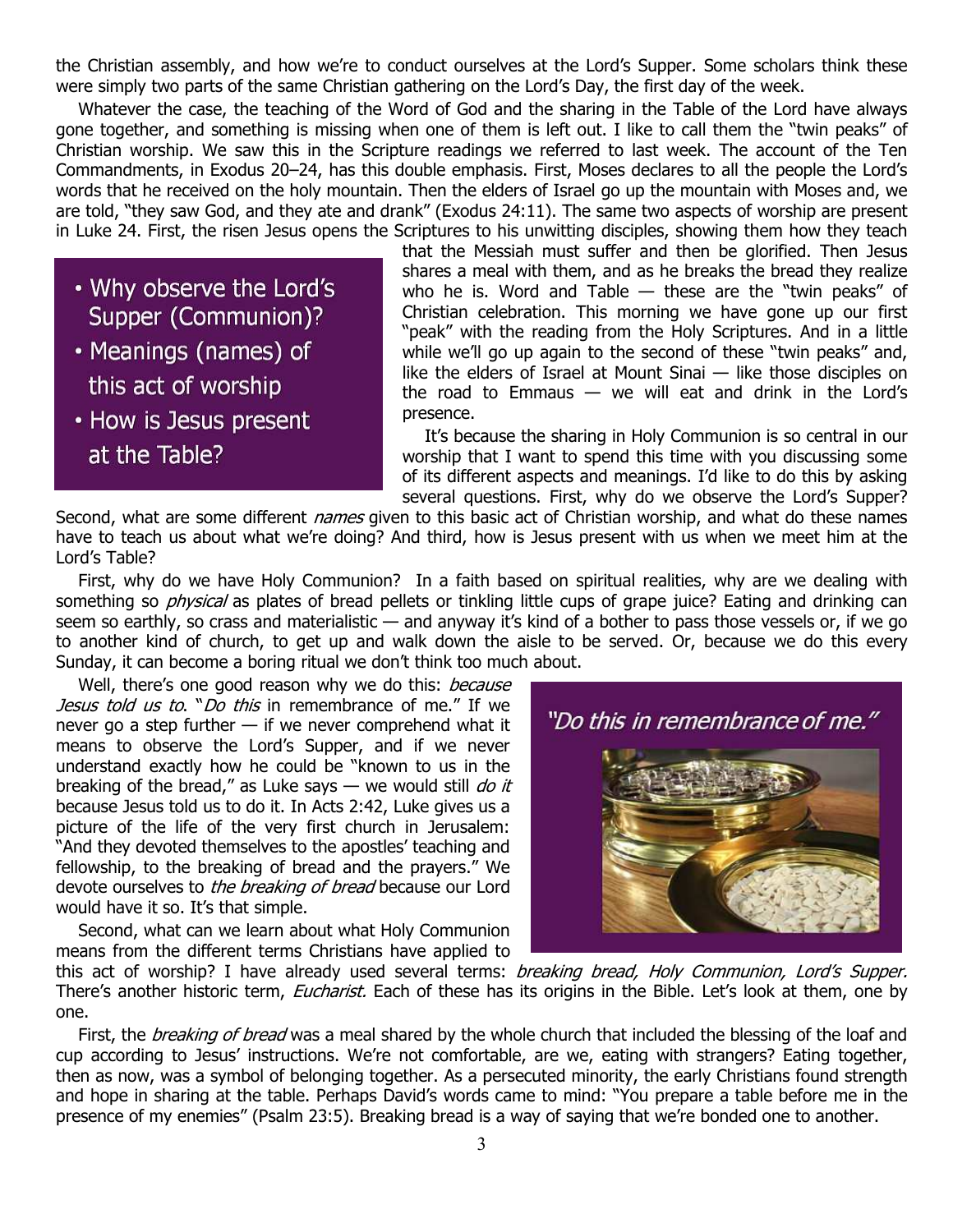Paul criticized the Corinthian Christians because they ate their common meal selfishly, each one taking whatever he could for himself. This violated their bond in Jesus the Messiah. Paul warned them not to forget others when sharing in the common meal. He said, "Let a man examine himself, and so eat of the bread and drink of the cup. For any one who eats and drinks without *discerning the body* eats and drinks judgment upon himself" (1 Corinthians 11:28-29). Sometimes people take Paul's words to mean that we need to examine our lives for hidden sins before receiving the Lord's Supper. The sin Paul is talking about is not hidden: it's the sin of ignoring the needs of our fellow Christians as we break bread with them. As you come to the table today, a good question to ask yourself is, "How can I *discern the body* of Christ? How can I minister to the needs of those in my church family?" That's what it means to examine yourself at the Lord's Table.

Second, Paul uses the term Lord's Supper to describe the Lord's Table (1 Corinthians 11:20). His point is that there is more to the ceremony than simply consuming food together. Through his death Jesus has brought into being a new community loyal to him as Sovereign. Sharing the tokens of his body and blood is a way of setting

## Terms (Meanings)

- Breaking of Bread (Community Meal)
- Lord's Supper (Covenant Meal)
- Communion (Sharing, koinonia)
- · Eucharist (Thanksgiving)

forth this basic gospel message, to "proclaim the Lord's death until he comes" (1 Corinthians11:26) — in fact, we could take this expression, in the Greek, to mean that in the Lord's Supper we proclaim the Lord's death so that he might come. The Supper is the Lord's and he is present with us *now* as we share in the symbols of his life.

 At the Last Supper, Jesus blessed the loaf and cup as a sign of the covenant between God and his new people. He called it "the new covenant in my blood" (Luke 22:20; 1 Corinthians 11:29), just as Moses enacted God's covenant with Israel by sprinkling the blood of sacrifice on the people. In the Bible a covenant is like a treaty between a King and his servants, and such agreements were sometimes sealed by

sharing a meal, like the elders of Israel on Mount Sinai. Therefore, the Lord's Supper is our covenant meal through which we acknowledge Jesus' kingship and authority over our lives. The Greek words translated "Lord's Supper" might also be translated "Royal Banquet." Jesus himself is our host at the Lord's Table, receiving our renewed pledge of loyalty to him and his kingdom.

Paul offers another term when he speaks of the loaf and the cup as koinonia, in 1 Corinthians 10: "The cup of blessing which we bless, is it not a koinonia in the blood of Christ? The bread which we break, is it not a koinonia in the body of Christ?" This word has no exact English equivalent, but may be translated as participation, sharing or communion. The cup we bless is a sharing in the blood of Jesus, and the bread we break is a participation in his body. The term "Holy Communion" originates in this expression, and refers to the inner unity of believers one with another through their union in the Messiah. The Lord's Table symbolizes and even *brings about* that unity. As Paul says, "We, who are many, are one body, for we all partake of the one loaf" (1 Corinthians 10:17).

One more term, and that is *Eucharist*, or Thanksgiving. On the night before his death, Jesus celebrated a Passover meal with his disciples. During that meal, he performed a simple and common Jewish ceremony, *giving thanks* over the loaf and the cup. It was this act of blessing  $-$  not the Passover that's observed only once a year — that eventually became the Christian ceremony of the Lord's Table. That's how the term Eucharist, or thanksgiving, came to be applied to the Lord's Supper.

Giving thanks means more than simply expressing gratitude. In the Bible, especially the Psalms, to *give* thanks means to confess that the Lord is our King and God. That's why Paul finds the refusal to give thanks to be such a fundamental act of rebellion and sin against the Creator (Romans 1:21). When we gather at the Lord's Table we give thanks to God as a way of pledging our loyalty to him and our reliance on his covenant with us.

Now we move on to our final question: Just *how is Jesus present with us* when we meet him at the Lord's Table? He did say, "This is my body . . . This is my blood." But how do we understand these words? Christians have tried to answer this question in a variety of ways. Catholics believe that through the prayers of a priest God changes the bread and wine into the very body and blood of Christ, even though they still look and taste like bread and wine. That's called *transubstantiation*. Lutherans believe that Jesus is *present with* the elements